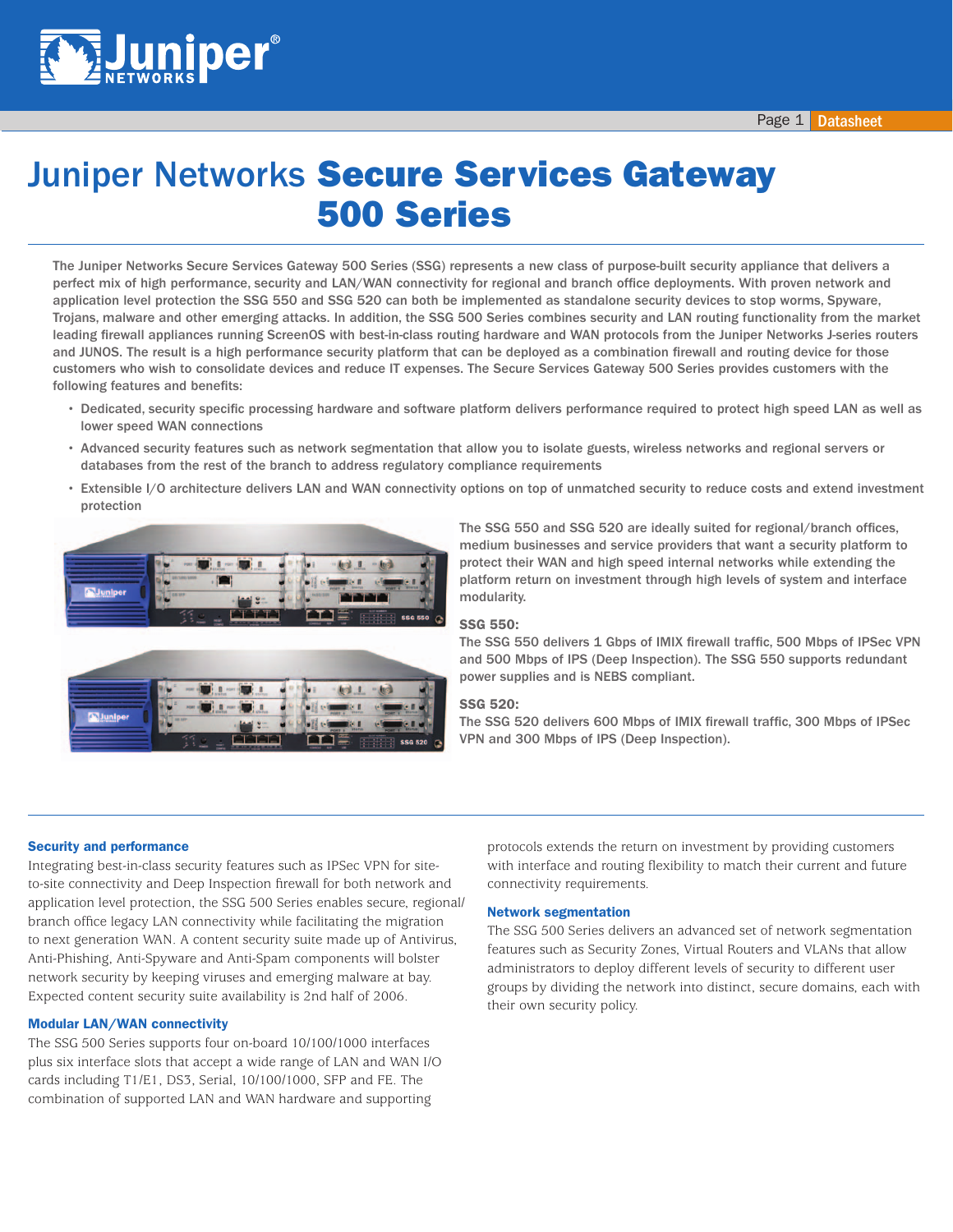## Juniper Networks Secure Services Gateway 500 Series

Page 2

<u> 1989 - Johann Stoff, deutscher Stoffen und der Stoffen und der Stoffen und der Stoffen und der Stoffen und der</u>

|                                                 | <b>SSG 550</b>                      | <b>SSG 520</b>        |
|-------------------------------------------------|-------------------------------------|-----------------------|
| Maximum Performance and Capacity <sup>(1)</sup> |                                     |                       |
| ScreenOS version support                        | ScreenOS 5.1                        | ScreenOS 5.1          |
| Firewall performance                            | 1 Gbps IMIX traffic                 | 600 Mbps IMIX traffic |
| 3DES VPN performance                            | 500 Mbps                            | 300 Mbps              |
| Packets per second (64 byte packets)            | 600,000                             | 300,000               |
| IPS performance                                 | 500 Mbps                            | 300 Mbps              |
| Concurrent sessions                             | 128,000                             | 64,000                |
| New sessions/second                             | 15,000                              | 10,000                |
| Policies                                        | 4,000                               | 1,000                 |
| Users supported                                 | Unrestricted                        | Unrestricted          |
| <b>Network Connectivity</b>                     |                                     |                       |
| Fixed I/O                                       | 4x 10/100/1000                      | 4x 10/100/1000        |
| Physical Interface Module (PIM) Slots           | 6                                   | 6                     |
| Enhanced PIM Slots                              | 4                                   | 2                     |
| WAN interface options                           |                                     | Serial, T1, E1, DS3   |
| LAN interface options                           | SFP, FE, 10/100/1000                |                       |
| <b>Mode of Operation</b>                        |                                     |                       |
| Layer 2 (transparent mode) $(2)$                | Yes                                 | Yes                   |
| Layer 3 (route and/or NAT mode)                 | Yes                                 | Yes                   |
| <b>Address Translation</b>                      |                                     |                       |
| Network Address Translation (NAT)               | Yes                                 | Yes                   |
| Port Address Translation (PAT)                  | Yes                                 | Yes                   |
| Policy-based NAT/PAT                            | Yes                                 | Yes                   |
| Mapped IP                                       | 6,000                               | 1,500                 |
| Virtual IP                                      | 64                                  | 32                    |
| <b>Firewall</b>                                 |                                     |                       |
| Network attack detection                        | Yes                                 | Yes                   |
| DoS and DDoS protection                         | Yes                                 | Yes                   |
| TCP reassembly for fragmented                   |                                     |                       |
| packet protection                               | Yes                                 | Yes                   |
| Malformed packet protection                     | Yes                                 | Yes                   |
| <b>IPS</b>                                      |                                     |                       |
| Deep Inspection firewall                        | Yes                                 | Yes                   |
| Protocol anomaly detection                      | Yes                                 | Yes                   |
| Stateful protocol signatures                    | Yes                                 | Yes                   |
| Number of attack objects                        | $900 +$                             | $900 +$               |
| Protocols supported                             | MS-RPC, P2P, IM, NetBIOS/SMB, HTTP, |                       |
|                                                 | SMTP, IMAP, POP, FTP, DNS           |                       |
| <b>VolP Security</b>                            |                                     |                       |
| H.323. ALG                                      | Yes                                 | Yes                   |
| SIP ALG                                         | Yes                                 | Yes                   |
| MGCP                                            | Expected in 2H06                    | Expected in 2H06      |
| NAT for SIP and H.323                           | Yes                                 | Yes                   |
| <b>Content Security</b>                         |                                     |                       |
| External URL filtering                          | Yes (Websense or SurfControl)       |                       |
| Integrated URL filtering                        | Yes (SurfControl)                   | Yes (SurfControl)     |
| Anti-Spam                                       | Expected in 2H06                    | Expected in 2H06      |
| Anti-Phishing                                   | Expected in 2H06                    |                       |
| Antivirus                                       |                                     | Expected in 2H06      |
|                                                 | Expected in 2H06                    | Expected in 2H06      |
| Spyware/Adware/Keylogger protection             | Expected in 2H06                    | Expected in 2H06      |

|                                                             | <b>SSG 550</b>              | <b>SSG 520</b>                                              |  |
|-------------------------------------------------------------|-----------------------------|-------------------------------------------------------------|--|
| <b>VPN</b>                                                  |                             |                                                             |  |
| Concurrent VPN tunnels                                      | 1,000                       | 500                                                         |  |
| Tunnel interfaces                                           | 300                         | 100                                                         |  |
| DES (56-bit), 3DES (168-bit)                                |                             |                                                             |  |
| and AES encryption                                          | Yes                         | Yes                                                         |  |
| MD-5 and SHA-1 authentication                               | Yes                         | Yes                                                         |  |
| Manual key, IKE, PKI (X.509)                                | Yes                         | Yes                                                         |  |
| Perfect forward secrecy (DH Groups)                         | Yes                         | Yes                                                         |  |
| Prevent replay attack                                       | Yes                         | Yes                                                         |  |
| Remote access VPN                                           | Yes                         | Yes                                                         |  |
| L2TP within IPSec                                           | Yes                         | Yes                                                         |  |
| IPSec NAT traversal                                         | Yes                         | Yes                                                         |  |
| Redundant VPN gateways                                      | Yes                         | Yes                                                         |  |
| <b>Firewall and VPN User Authentication</b>                 |                             |                                                             |  |
| Built-in (internal) database - user limit                   | 1,500                       | 1,500                                                       |  |
| 3rd Party user authentication                               |                             | RADIUS, RSA SecurID, and LDAP                               |  |
| XAUTH VPN authentication                                    | Yes                         | Yes                                                         |  |
| Web-based authentication                                    | Yes                         | Yes                                                         |  |
| <b>Routing</b>                                              |                             |                                                             |  |
| <b>BGP</b>                                                  | up to 8 instances supported | up to 3 instances supported                                 |  |
| OSPF                                                        | up to 8 instances supported | up to 3 instances supported                                 |  |
| RIPv1/v2                                                    |                             | up to 256 instances supported up to 128 instances supported |  |
| Dynamic routing                                             | Yes                         | Yes                                                         |  |
| Static routes                                               | Yes                         | Yes                                                         |  |
| Source-based routing                                        | Yes                         | Yes                                                         |  |
| ECMP                                                        | Yes                         | Yes                                                         |  |
| Routes                                                      | 20,000                      | 10,000                                                      |  |
| <b>Encapsulations</b>                                       |                             |                                                             |  |
| PPP                                                         | Yes                         | Yes                                                         |  |
| MLPPP                                                       | Yes                         | Yes                                                         |  |
| MLPPP max physical interfaces                               | 12                          | 12                                                          |  |
| Frame Relay                                                 | Yes                         | Yes                                                         |  |
| MLFR (FRF 15, FRF 16)                                       | Yes<br>12                   | Yes<br>12                                                   |  |
| MLFR max physical interfaces<br>HDLC                        | Yes                         | Yes                                                         |  |
|                                                             |                             |                                                             |  |
| <b>Traffic Management (QoS)</b>                             |                             |                                                             |  |
| Guaranteed bandwidth                                        | Yes                         | Yes                                                         |  |
| Maximum bandwidth                                           | Yes, per physical interface | Yes, per physical interface                                 |  |
| Priority-bandwidth utilization<br>DiffServ stamp            | Yes                         | Yes                                                         |  |
|                                                             | Yes, per policy             | Yes, per policy                                             |  |
| <b>System Management</b>                                    |                             |                                                             |  |
| WebUI (HTTP and HTTPS)                                      | Yes                         | Yes                                                         |  |
| Command Line Interface (console)                            | Yes                         | Yes                                                         |  |
| Command Line Interface (telnet)                             | Yes                         | Yes                                                         |  |
| Command Line Interface (SSH)                                |                             | Yes, v1.5 and v2.0 compatible                               |  |
| NetScreen-Security Manager<br>All management via VPN tunnel | Yes                         | Yes                                                         |  |
| on any interface                                            | Yes                         | Yes                                                         |  |
| SNMP full custom MIB                                        | Yes                         | Yes                                                         |  |
| Rapid deployment                                            | Yes                         | Yes                                                         |  |
|                                                             |                             |                                                             |  |
| <b>Logging and Monitoring</b><br>Syslog (multiple servers)  |                             | External, up to 4 servers                                   |  |
| E-mail (2 addresses)                                        | Yes                         | Yes                                                         |  |
| NetIQ WebTrends                                             | External                    | External                                                    |  |
| SNMP (v2)                                                   | Yes                         | Yes                                                         |  |
| Traceroute                                                  | Yes                         | Yes                                                         |  |
| VPN tunnel monitor                                          | Yes                         | Yes                                                         |  |
|                                                             |                             |                                                             |  |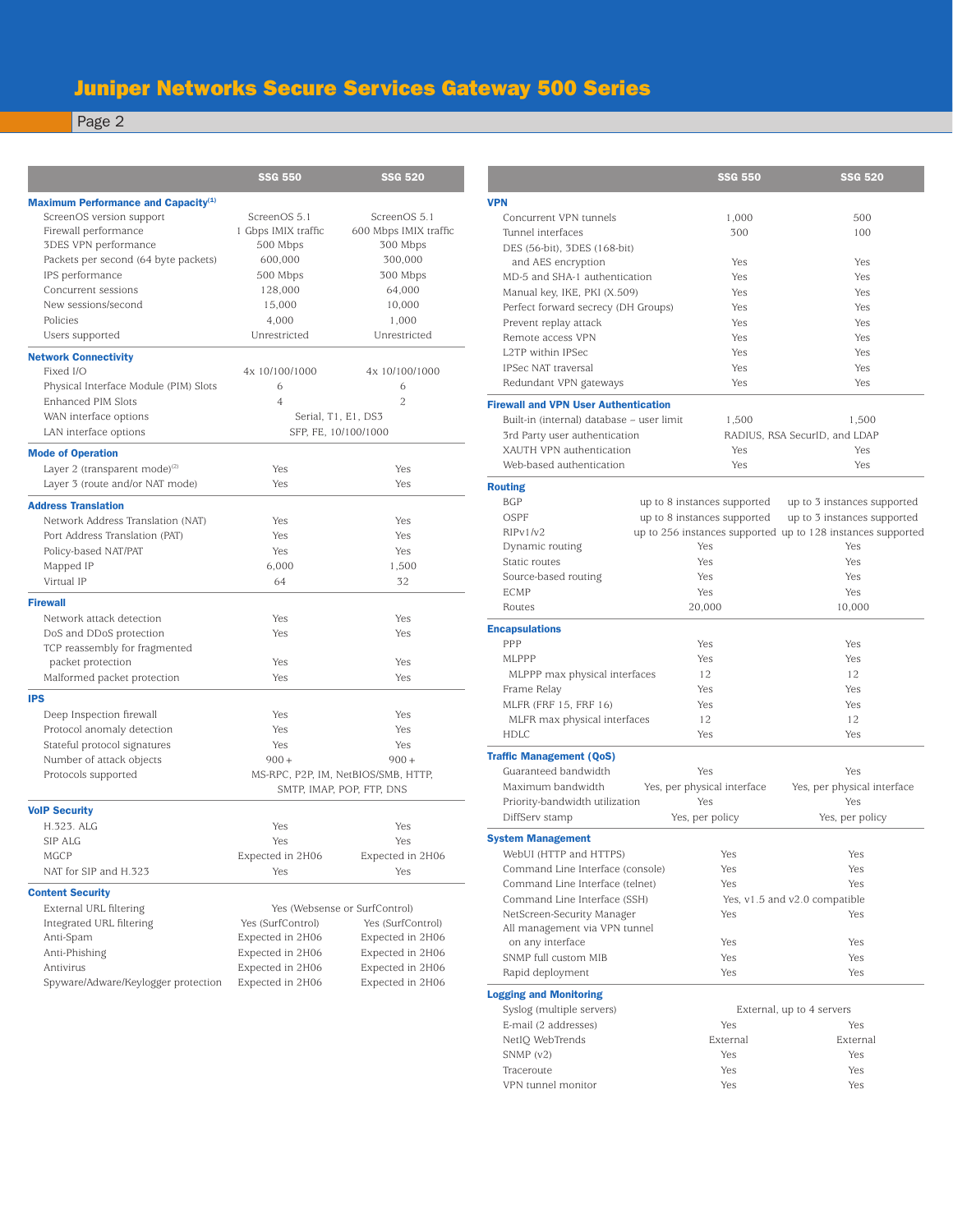#### SSG 550 SSG 520 Virtualization Maximum number of security zones 18 12 Maximum number of virtual routers 8 5 Number of VLANs supported 150 125 High Availability (HA) Active/Active Yes No Active/Passive Yes Yes Redundant interfaces **Yes** Yes Yes Yes Yes Configuration synchronization Yes Yes Session synchronization for firewall and VPN Yes Yes Session failover for routing change Yes Yes Yes Device failure detection Yes Yes Link failure detection Yes Yes Authentication for new HA members Yes Yes Yes Encryption of HA traffic **Yes** Yes Yes Yes IP Address Assignment Static Yes Yes Yes And Yes And Yes And Yes And Yes And Yes And Yes And Yes And Yes And Yes And Yes And Yes And Yes DHCP, PPPoE client Yes Yes Internal DHCP server Yes No DHCP relay Yes Yes PKI Support PKI Certificate requests (PKCS 7 and PKCS 10) Yes Yes Automated certificate enrollment (SCEP) Yes Yes Online Certificate Status Protocol (OCSP) Yes Yes Certificate Authorities Supported Verisign, Entrust, Microsoft, RSA Keon, iPlanet (Netscape), Baltimore, DOD PKI Administration Local administrators database 20 20 External administrator database RADIUS/LDAP/SecurID Restricted administrative networks 6 6 Root Admin, Admin, and Read Only user levels Yes Yes Yes Yes

Software upgrades TFTP/WebUI/NSM

Configuration Roll-back Yes Yes

|                              | <b>SSG 550</b>                                     | <b>SSG 520</b>                                   |  |
|------------------------------|----------------------------------------------------|--------------------------------------------------|--|
| <b>External Flash</b>        |                                                    |                                                  |  |
| Additional log storage       | Future support via USB                             |                                                  |  |
| Event logs and alarms        | Yes                                                | Yes                                              |  |
| System config script         | Yes                                                | <b>Yes</b>                                       |  |
| ScreenOS Software            | Yes                                                | Yes                                              |  |
| <b>Dimensions and Power</b>  |                                                    |                                                  |  |
| Dimensions (H/W/L)           | 3.5H/17.5W/21.5L                                   | 3.5H/17.5W/21.5L                                 |  |
| Weight                       | $25.0$ lbs                                         | $23.0$ lbs                                       |  |
|                              | (no interface modules $+$                          | (no interface modules)                           |  |
|                              | one power supply)                                  | $25.3$ lbs                                       |  |
|                              | $30.7$ lbs (six interface +<br>two power supplies) | (six interface modules)                          |  |
| Rack mountable               | Yes. 2RU                                           | Yes, 2RU                                         |  |
| Power Supply (AC)            | 100-240 VAC, 420 watts                             | 100-240 VAC, 350 watts                           |  |
| Power Supply (DC)            | -48 to -60 VDC, 420 watts                          | -48 to -60 VDC, 420 watts                        |  |
| Redundant Power Supply       | Yes                                                | Nο                                               |  |
| <b>Certifications</b>        |                                                    |                                                  |  |
| Safety Certifications        | UL, CUL, CSA, CB                                   | UL, CUL, CSA, CB                                 |  |
| <b>EMC Certifications</b>    | FCC class A, CE class A,<br>C-Tick, VCCI class A   | FCC class A, CE class A,<br>C-Tick, VCCI class A |  |
| <b>Environment</b>           |                                                    |                                                  |  |
| Operational temperature:     | 32° to 122° F.                                     | 32° to 122° F.                                   |  |
|                              | $0^{\circ}$ to $50^{\circ}$ C                      | $0^{\circ}$ to $50^{\circ}$ C                    |  |
| Non-operational temperature: | $-4^{\circ}$ to $158^{\circ}$ F.                   | -4° to 158° F.                                   |  |
|                              | -20° to 70° C                                      | -20° to 70° C                                    |  |
| Humidity:                    | 10 to 90%                                          | 10 to 90%                                        |  |
|                              | non-condensing                                     | non-condensing                                   |  |
| MTBF (Bellcore model)        | 12 years                                           | 12 years                                         |  |
| Other                        | NEBS Level 3                                       | N/A                                              |  |

(1) Performance, capacity and features listed are based upon systems running ScreenOS 5. 1 and are the measured maximums under ideal testing conditions.<br>Performance may vary with other ScreenOS releases and by deployment.

(2) NAT, PAT, policy based NAT, virtual IP, mapped IP, virtual systems, virtual routers, VLANs, OSPF, BGP, RIPv2, Active/Active HA, and IP address assignment are not available in layer 2 transparent mode.

### Page 3 Datasheet